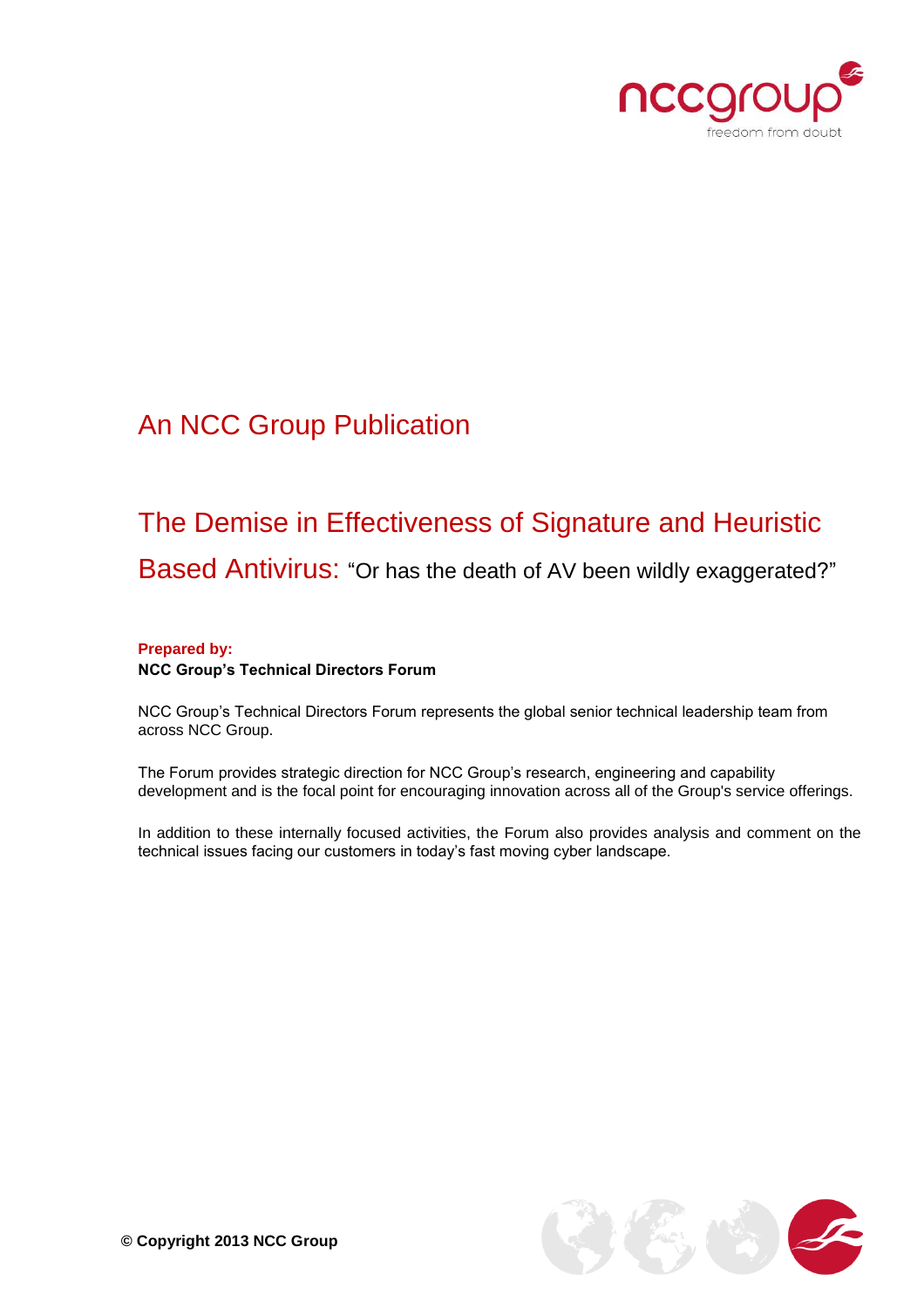

### **Contents**

| $\mathbf 1$    |     |  |  |  |  |
|----------------|-----|--|--|--|--|
| $\mathbf{2}$   |     |  |  |  |  |
| 3              |     |  |  |  |  |
|                | 3.1 |  |  |  |  |
|                | 3.2 |  |  |  |  |
|                | 3.3 |  |  |  |  |
|                | 3.4 |  |  |  |  |
| 4              |     |  |  |  |  |
| 5              |     |  |  |  |  |
| 6              |     |  |  |  |  |
| $\overline{7}$ |     |  |  |  |  |
| 8              |     |  |  |  |  |
| 9              |     |  |  |  |  |
| 10             |     |  |  |  |  |

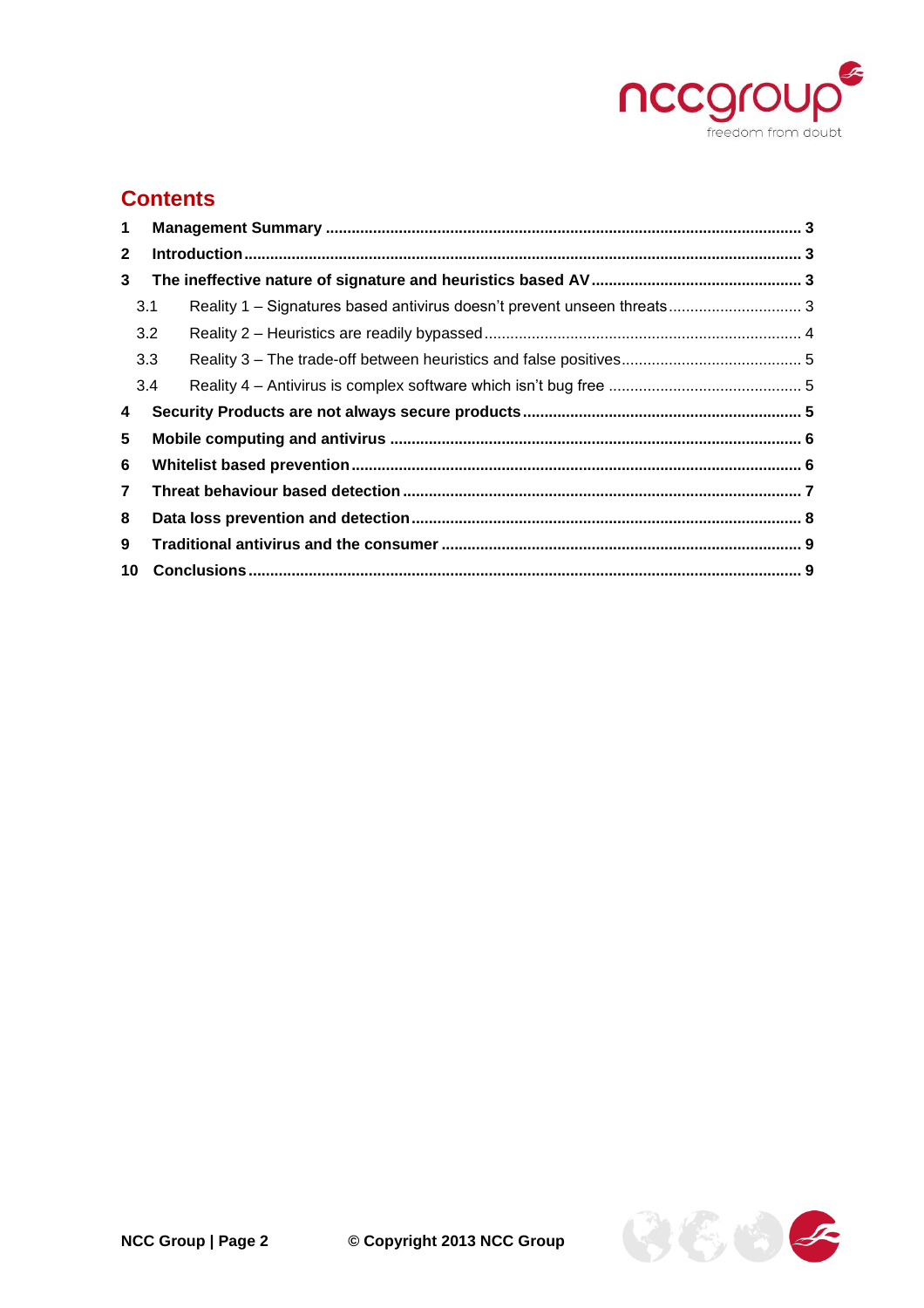

### <span id="page-2-0"></span>**1 Management Summary**

Today there is an urgent emphasis being placed by vendors on the need for antivirus to be installed on an increasing number of computing platforms used within organisations.

The aim of this is to satisfy risk controls while also forming part of an organisation's technical information security strategy. This market demand for antivirus has led to a number of security products which do little to actually protect the user, their data or the organisation. This paper outlines why, in our opinion, the antivirus based approach adopted by organisations to technical risk management, not only fails to provide the protection it is designed to, but it in fact increases an organisation's susceptibility to attack.

The notion that antivirus is dead is certainly not new and the ineffectiveness of signature based antivirus has recently received attention from various quarters of the press.<sup>1</sup> These have in many ways reflected NCC Group's views, but may even fall short of the true extent of the problem.

Overall our view is that signature based antivirus is tackling a problem we had 20 years ago and is not relevant to many of today's threats for businesses, although we feel it still has a role in protecting the consumer. As a result, NCC Group's opinion is that security budgets might be more effectively directed into other areas of mitigation that offer a higher return on investment in terms of risk reduction.

### <span id="page-2-1"></span>**2 Introduction**

In this paper NCC Group first looks at the deficiencies with signature based antivirus as well the increased risks they introduce. We then look at the challenges that mobile computing introduces.

The intended audience of this paper is senior decision makers and technology strategists who have a responsibility for information security, risk management or policy formation within an organisation.

### <span id="page-2-2"></span>**3 The ineffective nature of signature and heuristics based AV**

#### <span id="page-2-3"></span>3.1 Reality 1 – Signature based antivirus doesn't prevent unseen threats

In order for signature based antivirus to be effective, a particular sample or close relative needs to have been captured, analysed and a signature generated.

Looking at Symantec as one of the largest antivirus producers, we see that as of October 28, 2012 they maintain a database of over 20 million signatures<sup>2</sup> for their Endpoint Protection Product. According to Sophos in the calendar year of 2011<sup>3</sup> they were seeing 15,000 new samples a day or 54 million new samples a year, with Sophos noting:

<sup>1</sup> SC Magazine - 'Is the era of antivirus over?' - Tom Cross, director of security research, Lancope, 20th November 2012 http://www.scmagazine.com/is-the-era-of-anti-virus-over/article/269210/

Infosec Island (blog) - 'The Death of Antivirus Software' - Danny Lieberman, 24th January, 2012

http://www.infosecisland.com/blogview/19386-The-Death-of-Antivirus-Software.html

Tech Republic - 'Is the death knell sounding for traditional antivirus?' - Michael Kassner, August 27th 2012

http://www.techrepublic.com/blog/security/is-the-death-knell-sounding-for-traditional-antivirus/8317<br>2 http://www.eymontee.com/coeurity\_reepense/definitions.iep

[http://www.symantec.com/security\\_response/definitions.jsp](http://www.symantec.com/security_response/definitions.jsp)

<sup>&</sup>lt;sup>3</sup> <http://www.sophos.com/en-us/security-news-trends/security-trends/2011-year-in-review.aspx>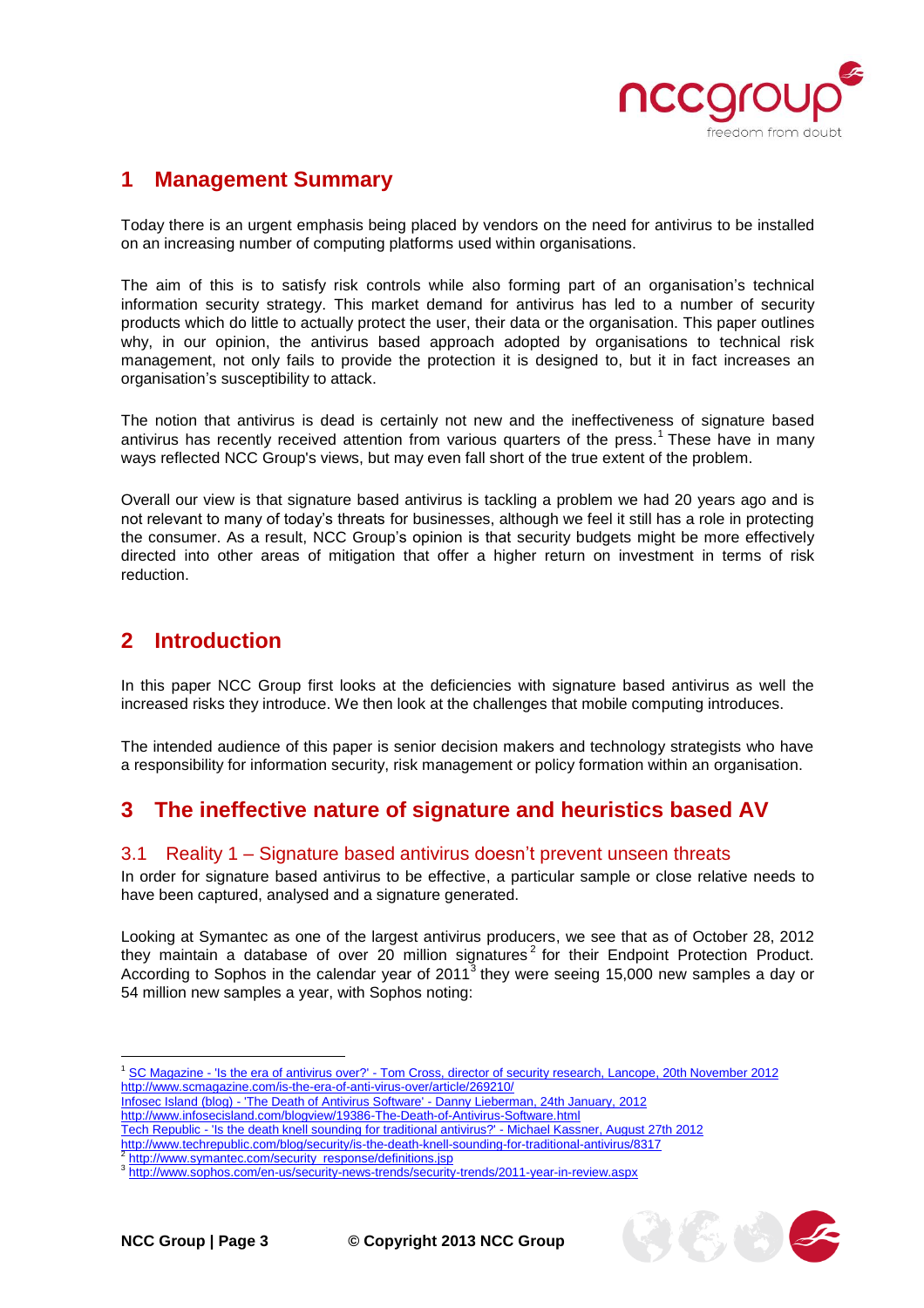

传统。

"*More and more, cybercriminals create and distribute malware generation engines and toolkits. And a significant portion of this malicious code features back doors, meaning detecting the payload of malware is increasingly difficult.*"

To combat this problem of antivirus vendors needing to personally identify then analyse either automatically or manually and generate signatures, they started to utilize heuristics as a means to detect malicious code in a fuzzy (nonspecific) manner.

Vendor based research into effectiveness of antivirus against banking Trojans in October 2012<sup>4</sup> concluded:

"*On machines on which the company's HitManPro product detected a banking Trojan, the average lifetime of said Trojan was 81 days when no anti-virus product was running. However, on machines that were running anti-virus software, the average lifetime was a mere 25 days.*"

Even taking into account the obvious partiality of the vendor, any demonstrated exposure should be of concern. The mere fact a vendor concluded that the lifetime of a new banking trojan on a fully protected machine was nearly 4 weeks will be a surprise to many.

When we look at alleged state sponsored threats such as Flame, antivirus companies such as F-Secure<sup>5</sup> have been quite open on the fact that while they did possess the samples in their collections they had effectively missed them for over 18 months.

This point is further reinforced by a recent study Imperva and The Technion – Israeli Institute of Technology<sup>6</sup> assessing the effectiveness of antivirus products. They found that Antivirus effectively stopped 5% of malicious code.

#### <span id="page-3-0"></span>3.2 Reality 2 – Heuristics are readily bypassed

As implied above, in order to combat the increasing volume of malicious code and associated threats, antivirus products have for more than a decade increasingly relied on heuristics. Heuristics in the context of antivirus is a way of describing fuzzy matching. This fuzzy matching is for example based on:

- **File contents:** What is contained in a sample or program.
- **Basic behaviour:** Behavioural traits of a program.

The basic heuristic mechanisms are in reality implemented in a variety of different ways from simple string matching and program disassembly, through to more complex emulation or simulation. One of the major hurdles to content-based heuristics is the use of packers or obfuscators to make a piece of malware appear dissimilar to a previously seen incarnation. The increasing use of packers and obfuscators has led to antivirus firms investing significant effort in the reverse engineering and implementation of un-packers and de-obfuscators in their antivirus engines. However despite these efforts from AV vendors these heuristics still prove relatively trivial to bypass given a competent individual.

While the market to bypass antivirus heuristic and signature based detection for criminal purposes is

<sup>4</sup> [https://www.virusbtn.com/news/2012/10\\_24.xml](https://www.virusbtn.com/news/2012/10_24.xml)

<sup>5</sup> http://www.wired.com/threatlevel/2012/06/internet-security-fail/

<sup>6</sup> http://www.imperva.com/download.asp?id=324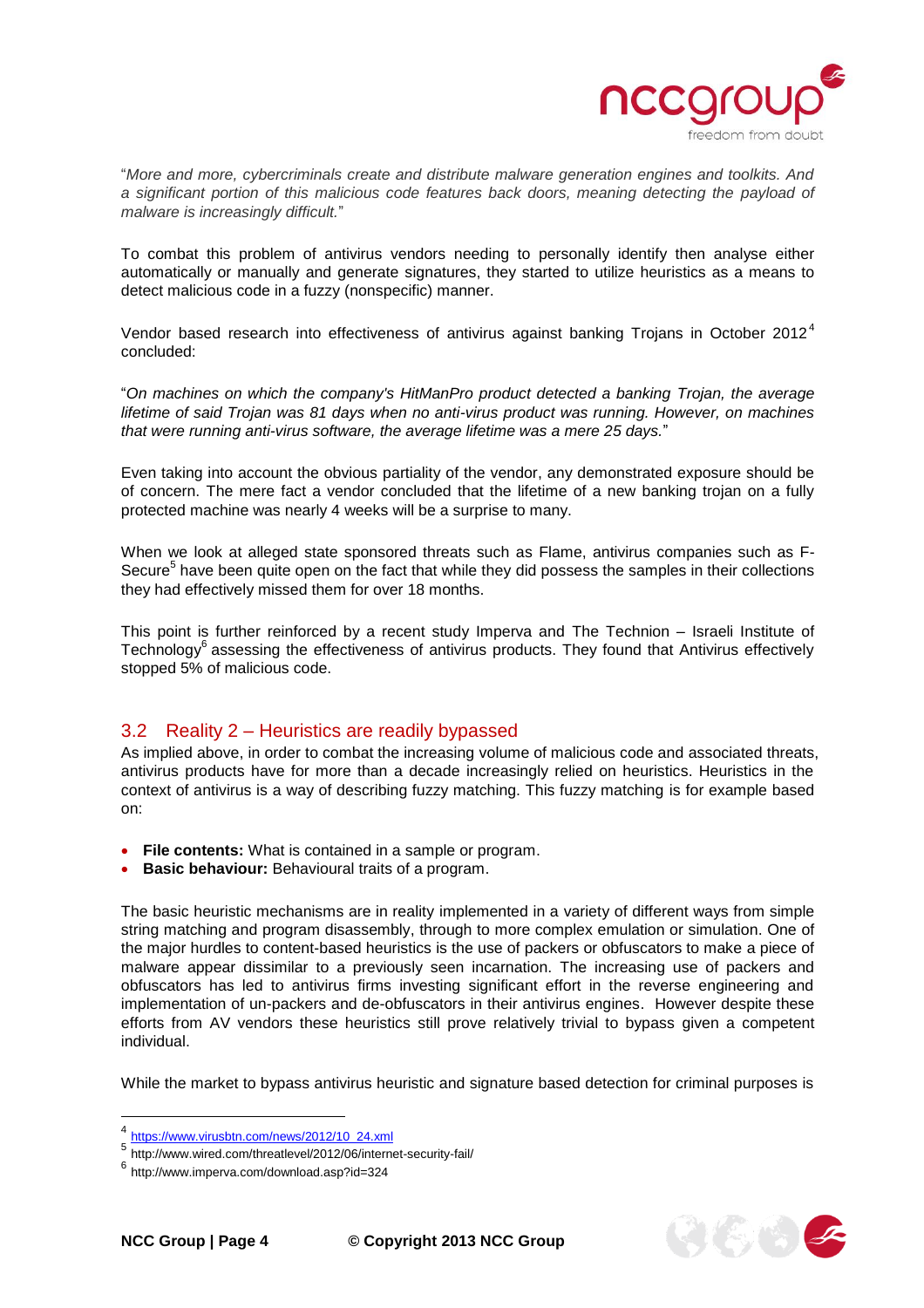

well defined, the prevalence of antivirus products has made it necessary for legitimate operators to research into this area as well. One of the legitimate reasons is where antivirus is deployed on a host that is subject to a penetration test or red team assessment. In these situations the behaviour of the tools utilized by these teams exhibit the same behaviour as a malicious Trojan or exploit. As a result instead of just having cyber criminals or nation state actors looking for ways to bypass antivirus and utilizing it covertly, we instead have legitimate professionals actively researching how to and documenting the process of bypassing antivirus heuristics (2012<sup>7</sup>).

#### <span id="page-4-0"></span>3.3 Reality 3 – The trade-off between heuristics and false positives

The story of antivirus software and false positives is a long one, with examples ranging from antivirus detecting itself (2012<sup>8</sup>) through to the disabling of thousands of machines in a specific geography  $(2007^9)$ .

This trade-off between heuristics which are likely to detect more malicious code and heuristics which are easier to bypass but less prone to false positives is a fine line. This need has led to antivirus firms employing a number of strategies, ranging from whitelisting certain files by hash through to whitelisting all code produced by certain vendors. This vendor based whitelisting approach has resulted in threat displacement, with these vendors and their code signing capability becoming a target  $(2012^{10})$ .

The need to minimise false positives will conversely minimise the possible effectiveness of heuristics based antivirus.

#### <span id="page-4-1"></span>3.4 Reality 4 – Antivirus is complex software which isn't bug free

So far we've discussed how the detection technology implemented in antivirus software can be bypassed without the antivirus product itself being specifically targeted. When we start looking at the complex nature of antivirus software and how bugs can be used to bypass it, we see some interesting evidence. As far back as  $2005<sup>11</sup>$  there is evidence of researchers targeting antivirus products with success. This subject area was then co-opted for a competition 3 years later in Race to Zero (2008 $12$ ).

Searching the Open Source Vulnerability Database<sup>13</sup> we see that there have been 156 reported instances of antivirus bypass over a 10 year period across all major vendors. This is over 1 per month.

#### <span id="page-4-2"></span>**4 Security Products are not always secure products**

As mentioned above, security products are not bug free. While these bugs at times may be related to their ability to function as an antivirus they can also equally be related to the security of the product itself.

Looking at published vendor advisories we see that there are several examples of vulnerabilities in AV products themselves offering attackers opportunities to gain a foothold in the networks they are

<sup>10</sup> <http://www.zdnet.com/adobe-code-signing-infrastructure-hacked-by-sophisticated-threat-actors-7000004925/>

<http://www.securityfocus.com/brief/795>

<sup>7</sup> <http://www.pentestgeek.com/2012/01/25/using-metasm-to-avoid-antivirus-detection-ghost-writing-asm/>

<sup>8</sup> <http://www.zdnet.com/sophos-antivirus-detects-own-update-as-false-positive-malware-7000004565/>

<sup>&</sup>lt;sup>9</sup> [http://www.computerworld.com/s/article/9019958/Symantec\\_false\\_positive\\_cripples\\_thousands\\_of\\_Chinese\\_PCs](http://www.computerworld.com/s/article/9019958/Symantec_false_positive_cripples_thousands_of_Chinese_PCs)

<sup>11</sup> <http://www.blackhat.com/presentations/bh-europe-05/bh-eu-05-wheeler-mehta-up.pdf><br>12 http://www.blackhat.com/presentations/bh-europe-05/bh-eu-05-wheeler-mehta-up.pdf

<sup>13</sup>[http://osvdb.org/search/search?search%5Bvuln\\_title%5D=antivirus+bypass&search%5Btext\\_type%5D=titles&search%5Bs\\_](http://osvdb.org/search/search?search%5Bvuln_title%5D=antivirus+bypass&search%5Btext_type%5D=titles&search%5Bs_date%5D=&search%5Be_date%5D=&search%5Brefid%5D=&search%5Breferencetypes%5D=&search%5Bvendors%5D=&search%5Bcvss_score_from%5D=&search%5Bcvss_score_to%5D=&search%5Bcvss_av%5D=*&search%5Bcvss_ac%5D=*&search%5Bcvss_a%5D=*&search%5Bcvss_ci%5D=*&search%5Bcvss_ii%5D=*&search%5Bcvss_ai%5D=*&kthx=search) [date%5D=&search%5Be\\_date%5D=&search%5Brefid%5D=&search%5Breferencetypes%5D=&search%5Bvendors%5D=&se](http://osvdb.org/search/search?search%5Bvuln_title%5D=antivirus+bypass&search%5Btext_type%5D=titles&search%5Bs_date%5D=&search%5Be_date%5D=&search%5Brefid%5D=&search%5Breferencetypes%5D=&search%5Bvendors%5D=&search%5Bcvss_score_from%5D=&search%5Bcvss_score_to%5D=&search%5Bcvss_av%5D=*&search%5Bcvss_ac%5D=*&search%5Bcvss_a%5D=*&search%5Bcvss_ci%5D=*&search%5Bcvss_ii%5D=*&search%5Bcvss_ai%5D=*&kthx=search) [arch%5Bcvss\\_score\\_from%5D=&search%5Bcvss\\_score\\_to%5D=&search%5Bcvss\\_av%5D=\\*&search%5Bcvss\\_ac%5D=\\*&s](http://osvdb.org/search/search?search%5Bvuln_title%5D=antivirus+bypass&search%5Btext_type%5D=titles&search%5Bs_date%5D=&search%5Be_date%5D=&search%5Brefid%5D=&search%5Breferencetypes%5D=&search%5Bvendors%5D=&search%5Bcvss_score_from%5D=&search%5Bcvss_score_to%5D=&search%5Bcvss_av%5D=*&search%5Bcvss_ac%5D=*&search%5Bcvss_a%5D=*&search%5Bcvss_ci%5D=*&search%5Bcvss_ii%5D=*&search%5Bcvss_ai%5D=*&kthx=search) [earch%5Bcvss\\_a%5D=\\*&search%5Bcvss\\_ci%5D=\\*&search%5Bcvss\\_ii%5D=\\*&search%5Bcvss\\_ai%5D=\\*&kthx=search](http://osvdb.org/search/search?search%5Bvuln_title%5D=antivirus+bypass&search%5Btext_type%5D=titles&search%5Bs_date%5D=&search%5Be_date%5D=&search%5Brefid%5D=&search%5Breferencetypes%5D=&search%5Bvendors%5D=&search%5Bcvss_score_from%5D=&search%5Bcvss_score_to%5D=&search%5Bcvss_av%5D=*&search%5Bcvss_ac%5D=*&search%5Bcvss_a%5D=*&search%5Bcvss_ci%5D=*&search%5Bcvss_ii%5D=*&search%5Bcvss_ai%5D=*&kthx=search)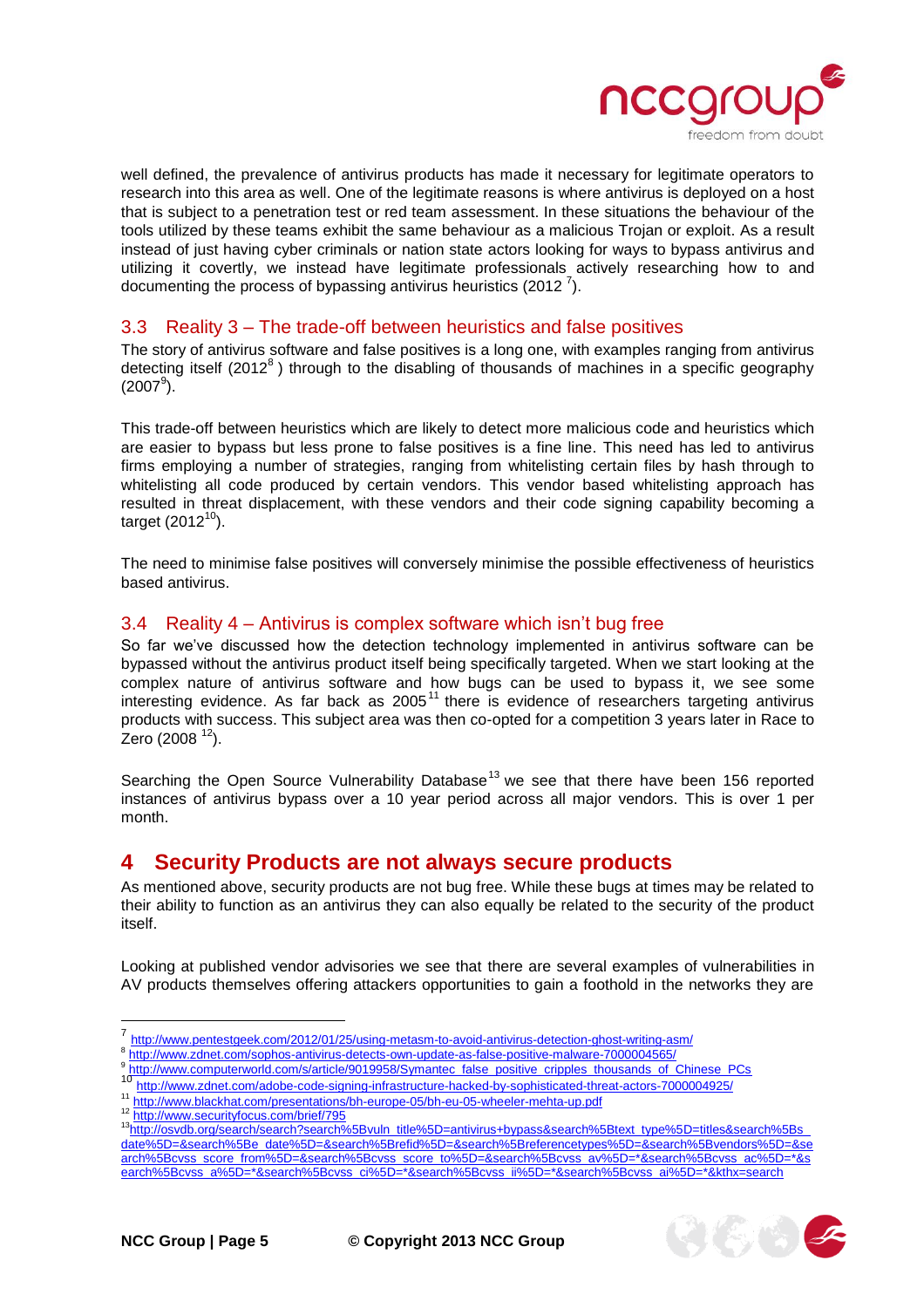

传奇

designed to protect. For the first 10 months of 2012:

| <b>Vendor</b>          | <b>Remote Compromise   Privilege Escalation  </b> | <b>Bypass / Disable</b> |
|------------------------|---------------------------------------------------|-------------------------|
| F-Secure <sup>14</sup> |                                                   |                         |
| $McAfee^{15}$          |                                                   |                         |
| Symantec <sup>16</sup> |                                                   |                         |

**Note:** The following vendors do not publish easily locatable lists of security updates – CA, Kaspersky, Panda and Sophos, who in November were forced to patch 7 critical issues ranging from remote compromise to denial of service $^{17}$ .

The presence of vulnerabilities with varying degrees of impact in 2012 should not come as a surprise. However it should be a consideration to any organisation that is wishing to improve their security posture by deploying these products.

### <span id="page-5-0"></span>**5 Mobile computing and antivirus**

Mobile computing and antivirus is a contentious topic. On one side you have antivirus vendors who wish to sell products highlighting the increasing volume of malicious code. On the other you have the platform vendors and store owners attempting to garner trust in their platforms. In the middle you have organisations deploying these platforms who are applying security policies and procedures influenced by the PC era to mobile computing platforms.

The realities with regard to mobile computing and antivirus are:

- Antivirus on common mobile platforms (iOS, Android, Windows Phone 8 and BlackBerry) is not able to obtain the same low-level access as on PC based operating systems to prevent infection.
- Antivirus on common mobile platforms can at best detect infection after the fact, though it can potentially remove malware once detected.
- Common mobile platforms in enterprise configurations typically have effective whitelist based mechanisms to restrict which applications are authorised to run built-in. These controls alone are capable of mitigating malicious code aimed at these platforms.
- Tier 1 mobile application store owners (Apple, Google, Microsoft and Research In Motion) all actively undertake varying degrees of malicious code scanning within their app stores. While not a panacea they do provide comparable protection.
- Tier 1 app store maintainers (platform owners) are capable of remotely killing any application which is later detected as being malicious.

Given these facts NCC Group's opinion is that antivirus on mobile computing devices is not any longer an effective means of mitigation or remediation against malicious code. Indeed in an environment where security expenditure is tight, budget would probably be much more effectively spent on other risk mitigation measures.

### <span id="page-5-1"></span>**6 Whitelist based prevention**

<sup>-</sup>

<sup>14</sup> [http://www.f-secure.com/en/web/labs\\_global/security-advisories](http://www.f-secure.com/en/web/labs_global/security-advisories)

<sup>15</sup>[https://kc.mcafee.com/corporate/index?page=answers&type=search&searchid=1351513387813&question\\_box=McAfee+Se](https://kc.mcafee.com/corporate/index?page=answers&type=search&searchid=1351513387813&question_box=McAfee+Security+Bulletin+-+VirusScan) [curity+Bulletin+-+VirusScan](https://kc.mcafee.com/corporate/index?page=answers&type=search&searchid=1351513387813&question_box=McAfee+Security+Bulletin+-+VirusScan)

<sup>&</sup>lt;sup>16</sup> [http://www.symantec.com/security\\_response/securityupdates/list.jsp?fid=security\\_advisory](http://www.symantec.com/security_response/securityupdates/list.jsp?fid=security_advisory)<br>17 http://www.symantec.com/security/response/securityupdates/list.jsp?fid=security\_advisory

<sup>17</sup> <http://www.informationweek.com/security/vulnerabilities/sophos-av-teardown-reveals-critical-vuln/240062599>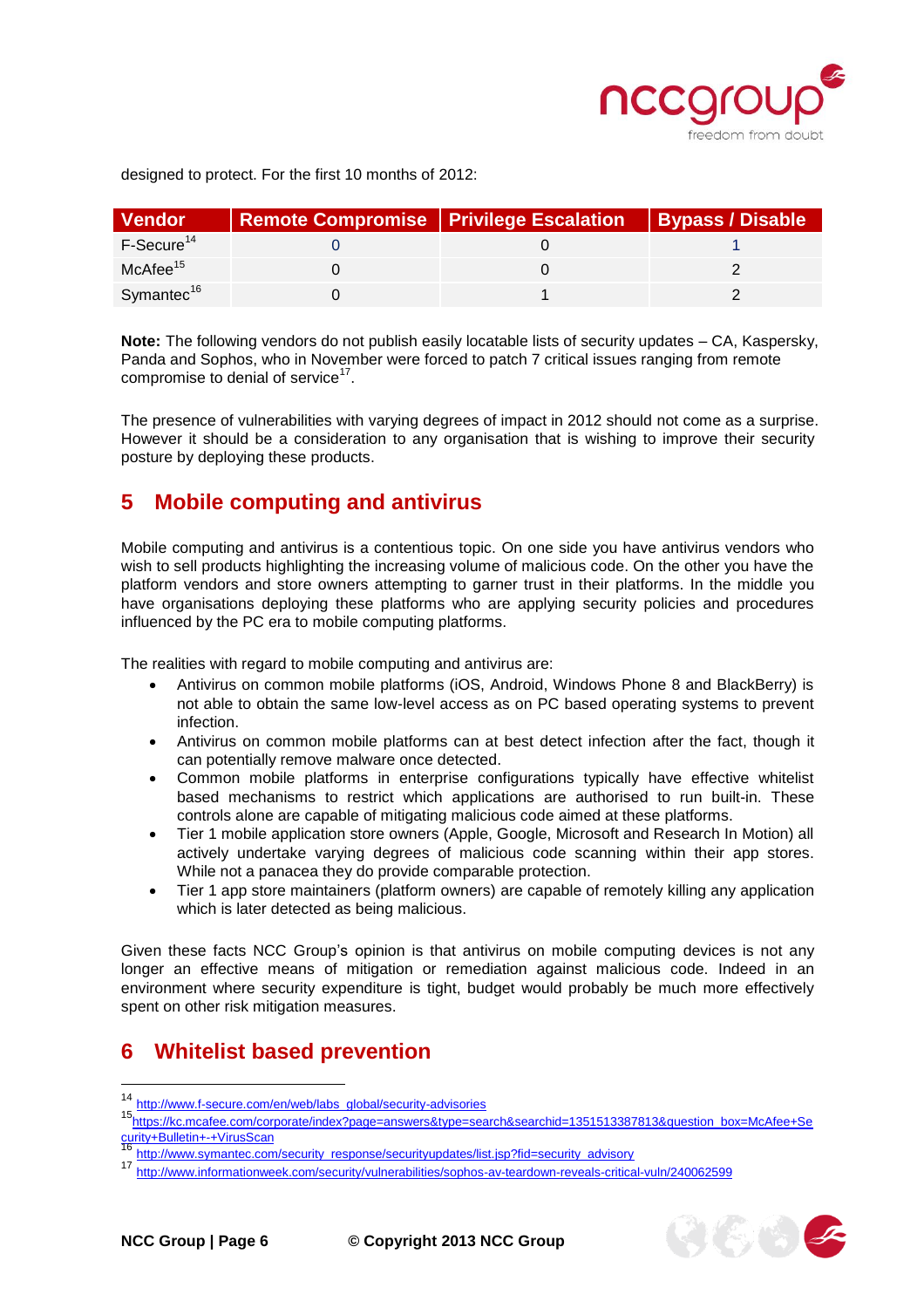

 $25 - 2$ 

In February 2012 the NSA publically stated<sup>18</sup> that it planned to use a whitelisting based approach to economically block malicious code.

A whitelist approach ensures that only authorised software and associated components can execute. While this approach may not always stop the initial successful exploitation of software vulnerabilities it will significantly complicate the exploitation process and in vast majority of cases mitigate persistence.

NCC Group supports the NSA's opinion in this regard. Specifically we believe that the money spent by organisations on buying and supporting desktop and mobile antivirus is better spent on producing, maintaining and supporting a whitelist approach on their computing estate.

As previously mentioned whitelisting is supported by most common mobile computing platforms as well as modern desktop computing operating systems such as Windows 7 and Apple Mountain Lion.

### <span id="page-6-0"></span>**7 Threat behaviour based detection**

Where whitelist based preventions cannot be deployed or deemed not sufficient there are other defensive strategies available to organisations looking to move away from signature and heuristic based antivirus for threat detection. The primary alternative being behaviour based detection. Behaviour based detection is where we can define expected (good) behaviour of code with anything outside of these parameters is considered suspicious. These behaviours may cover areas such as file system access, network traffic or operating system interaction.

The reason that pure behaviour based detection systems have never gained traction within desktop AV is because of user experience and risk of false positives. Firstly, desktop antivirus vendors are very sensitive to their products being perceived as slowing down the users' computing experience. Secondly a user's desktop and associated network activity is a very noisy and unpredictable place.

With the advent and subsequent mainstreaming of virtualisation, emulation and instrumentation behaviour based threat monitoring solutions have become an effective mechanism for flagging malicious samples we don't know about. What we've seen over the last 24 months is the commercialisation of technologies that have been available to antivirus vendors and researchers for 7 or 8 years to efficiently identify suspicious e-mail attachments, website URLs and programs among others.

As an example: When a Microsoft Office document is opened we expect some file system activity in certain locations and maybe a little network traffic. We don't expect a binary file to be downloaded, written to disk, executed and some form of persistence to occur. This malicious behaviour would be difficult to see in everyday use or come with such a huge performance penalty that it would be impractical to detect on a user's desktop. However with sanitized and highly instrumented environments cloning the desktop into a 'sandbox' becomes a viable detection mechanism where performance overheads can be more readily managed.

With the bringing to market of solutions and services based on the open source project Cuckoobox<sup>19</sup> (virtualization) as well as more expensive offerings such as Norman Sandbox<sup>20</sup> (emulation) and

<sup>18</sup> <http://www.nextgov.com/health/2012/02/nsas-whitelisting-approach-economically-blocks-computer-viruses/50620/>

<sup>19</sup> <http://www.cuckoosandbox.org/>

[http://www.norman.com/about\\_norman/technology/norman\\_sandbox/](http://www.norman.com/about_norman/technology/norman_sandbox/)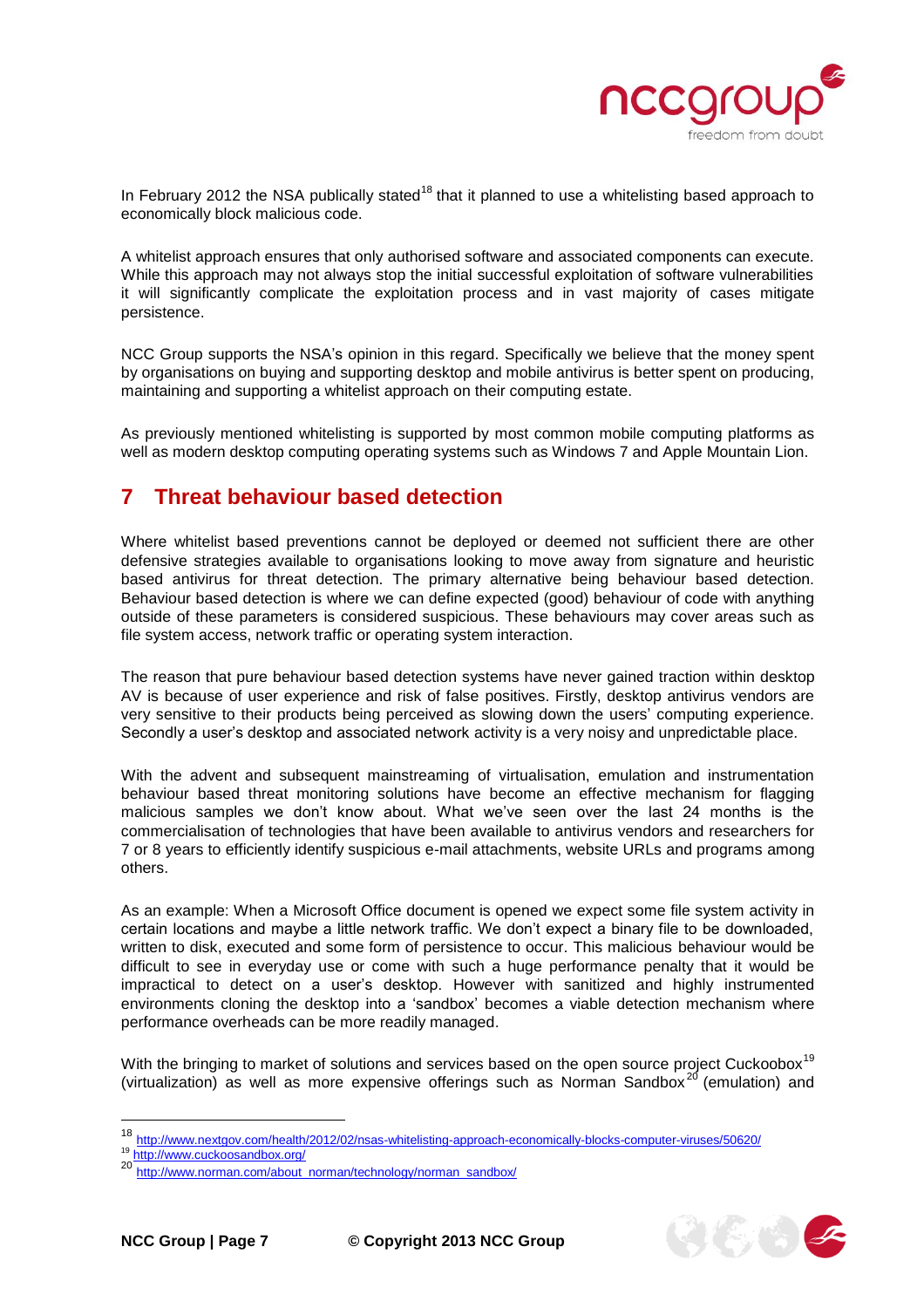

そもらく

FireEye<sup>21</sup> (virtualization), organisations can now benefit from in-line detection of threats based purely on their behaviour without the need for signatures.

NCC Group's opinion is that these solutions and services are significantly more capable that traditional antivirus.

### <span id="page-7-0"></span>**8 Data loss prevention and detection**

Antivirus and similar malicious code defences have historically been designed to prevent initial infection or compromise of a host. These same defences were then repurposed to try and defend against the exploitation of software vulnerabilities, the effectiveness of which has been demonstrated as lacking.

Gen. Michael Hayden (USAF-Ret.), former head of the NSA and the CIA provided an interesting perspective $^{22}$  on the problem.

"*We may be at the point of diminishing returns by trying to buy down vulnerability, maybe it's time to place more emphasis on coping with the consequences of a successful attack, and trying to develop networks that can "self-heal" or "self-limit" the damages inflicted upon them.*"

This more mature approach to network and system security is in NCC Group's opinion a viable way forward. As with the previously suggested approach of reinvesting money historically spent desktop antivirus on adopting a whitelist approach to software authorisation, that assertion that money currently invested in products such as Intrusion Prevention Systems could be effectively reinvested into data loss prevention and detection is equally valid.

NCC Group's suggested approach around data loss prevention (DLP) and detection is that it should be multi-faceted, including:

- Compartmentalised data storage and networks to a far greater extent than is current practice;
- Protection of data at rest and in transit through mechanisms such as IPSEC and file and database encryption;
- Multi-factor access control to data and networks including human based monitoring;
- Protective monitoring and audit capability around data access and exfiltration including human based monitoring;
- Exfiltration controls including human based monitoring;
- Open source intelligence monitoring and analysis.

By adopting an approach based on these principles as appropriate to your organisation's threat profile, incidents can be quickly identified, mitigated and resolved efficiently.

We have observed over the last fifteen years that buying products which aim to solve specific problems can be both expensive and ineffective. Instead going back to base principles which are proven over time instead of a 'sticking plaster' approach is in NCC Group's opinion the viable long term strategy.

<sup>&</sup>lt;sup>21</sup> <http://www.fireeye.com/>

<sup>22</sup> <http://www.gsnmagazine.com/node/25682>